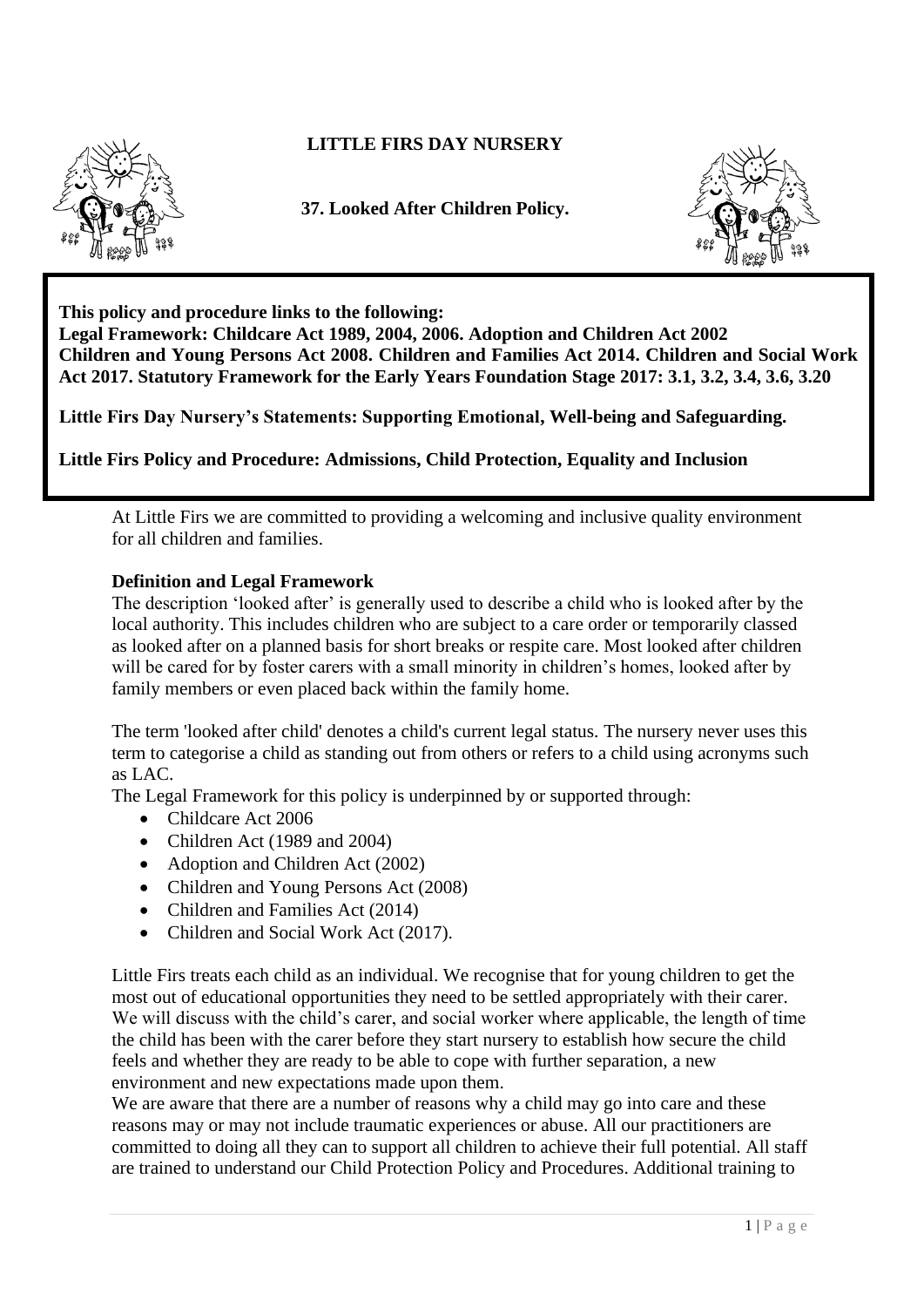support children's individual needs will be planned for where appropriate. Practitioners are always supported by management and we have an open-door policy if they need to discuss any sensitive issues regarding the child.

Where applicable, we contribute to any assessment about the child, such as those carried out under local authorities' assessment frameworks or Early Help Assessment (EHA) and to any multi-agency meetings, case conferences or strategy meetings in relation to the child's learning and development. Mrs. Wendy Parker the DSL is the designated person for looked after children and will attend meetings as appropriate.

Each child is allocated a key person. The key person will support the child initially with transition and settling in and then continue to support and build up a relationship with the child, carers and any other agencies involved. Regular contact will be maintained with the carers throughout the child's time at the nursery and with the social worker or other professionals (where applicable).

The key person will carry out regular ongoing practice such as observations to build up a picture of the child's interests, and plan activities accordingly to support the child's stage of learning and development and interests. This information will be shared with carers and other professionals as appropriate as well as any concerns surrounding their developmental stages.

Where necessary we will develop a care plan with carers and professionals. This will include:

- The child's emotional needs and how they are to be met
- How any emotional issues and problems that affect behaviour are to be managed
- The child's sense of self, culture, language/s and identity how this is to be supported
- The child's need for sociability and friendship
- The child's interests and abilities and possible learning journey pathway
- How any special needs will be supported.

In addition, the care plan may also consider:

- How information will be shared with the foster carer and local authority (as the 'corporate parent') as well as what information is shared with any other organisation or professionals and how it will be recorded and stored
- What contact the child has with his/her birth parent(s) and what arrangements will be in place for supervised contact. If this is to be in the setting, when, where and what form the contact will take will be discussed and agreed
- Who may collect the child from nursery and who may receive information about the child
- What written reporting is required
- Wherever possible, and where the plan is for the child to return to their home, the birth parent(s) should be involved in planning
- With the social worker's agreement, and as part of the plan, whether the birth parent(s) should be involved in the setting's activities that include parents, such as outings, fun days etc. alongside the foster carer.

Where applicable, we will complete a Personal Education Plan (PEP) for any children aged three to five in partnership with the social worker and/or care manager and carers. We will also attend all appropriate meetings and contribute to reviews.

The key person and designated 'looked after' person Mrs. Wendy Parker will work together